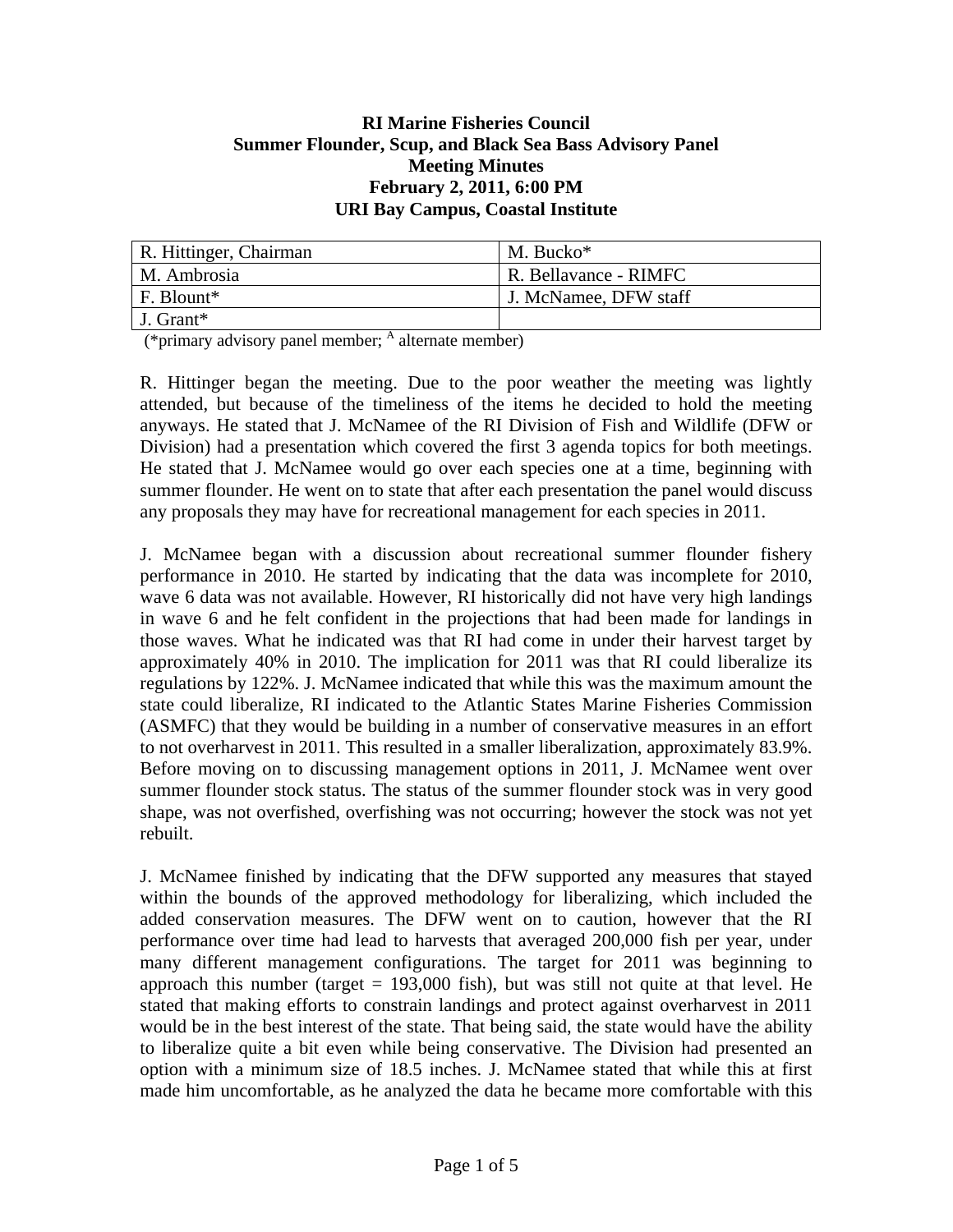option for a number of reasons; 1. whether 19 or 18.5 inches, this was basically the same year class of fish so probably wouldn't matter which one was picked as far as the increase in harvest was concerned, 2. the analysis still fell under the harvest liberalization target by a fair margin, and 3. effort had a decreasing trend over the past several years possibly due to things like high fuel prices and a bad economy. M. Bucko added that the salt water license also contributed to the decrease in effort.

R. Hittinger began to take comments on the presented options or any options that anyone else wanted to bring up. He began the discussion by indicating the RI Saltwater Angler Association (RISAA) supported the option of May 1 – December 31 at an 18.5 inch minimum size and a 7 fish bag limit. They felt that all of the conservation measures taken in the analysis would allow for this additional bag limit increase without jeopardizing the management plan. In this way the increased bag would be a benefit to the party and charter mode and the difference in the minimum size would help the recreational fishery at large. J. McNamee indicated that the increased bag would add an additional 1.5% in to the liberalization calculation so would still fall under the maximum allowance.

F. Blount reiterated the words of caution about liberalizing too much; indicating that past performance, specifically 2007 and 2008, was higher than 200,000 fish at similar management measures. R. Hittinger stated that the noise in MRFSS data made him nervous.

R. Hittinger asked if anyone had a preference for one option over another. M. Bucko indicated that he preferred option 1 as presented by the Division. He was hesitant to increase the bag limit because it would allow some cap on potentially increased effort, but he liked how the decreased minimum size would re-enfranchise the shore fishermen to some extent.

R. Bellavance stated that he preferred option 3 with the  $\frac{1}{2}$  drop in size and the bigger bag limit. Not dropping a full inch provided some level of safety from overharvest and the increased bag, while not impacting the actual harvest by much, was a benefit to the party and charter sectors from a marketing perspective. F. Blount stated that he preferred option 3 as well; again stating that not dropping the full inch will provide some safety. F. Blount asked a follow up question about uncertainty in the harvest estimate. His question was, if a state overharvests and that overharvest falls within the envelope of uncertainty, does the state still have to adjust in the following year? J. McNamee stated that the ASMFC summer flounder technical committee has made this same argument to the ASMFC summer flounder management board, but at this point in time states are responsible to account for any overharvest incurred in any given year.

The group had a discussion on alternate management measures such as maximum total inches of fish per vessel, slot limits, or a tagging program. These were measures that were being discussed at a number of different levels but nothing that was ready to be implemented at this point. F. Blount stated that the state could purchase some research set aside to potentially account for any overage that may occur. J. McNamee stated that this was an interesting comment and he would look in to this. There was also discussion on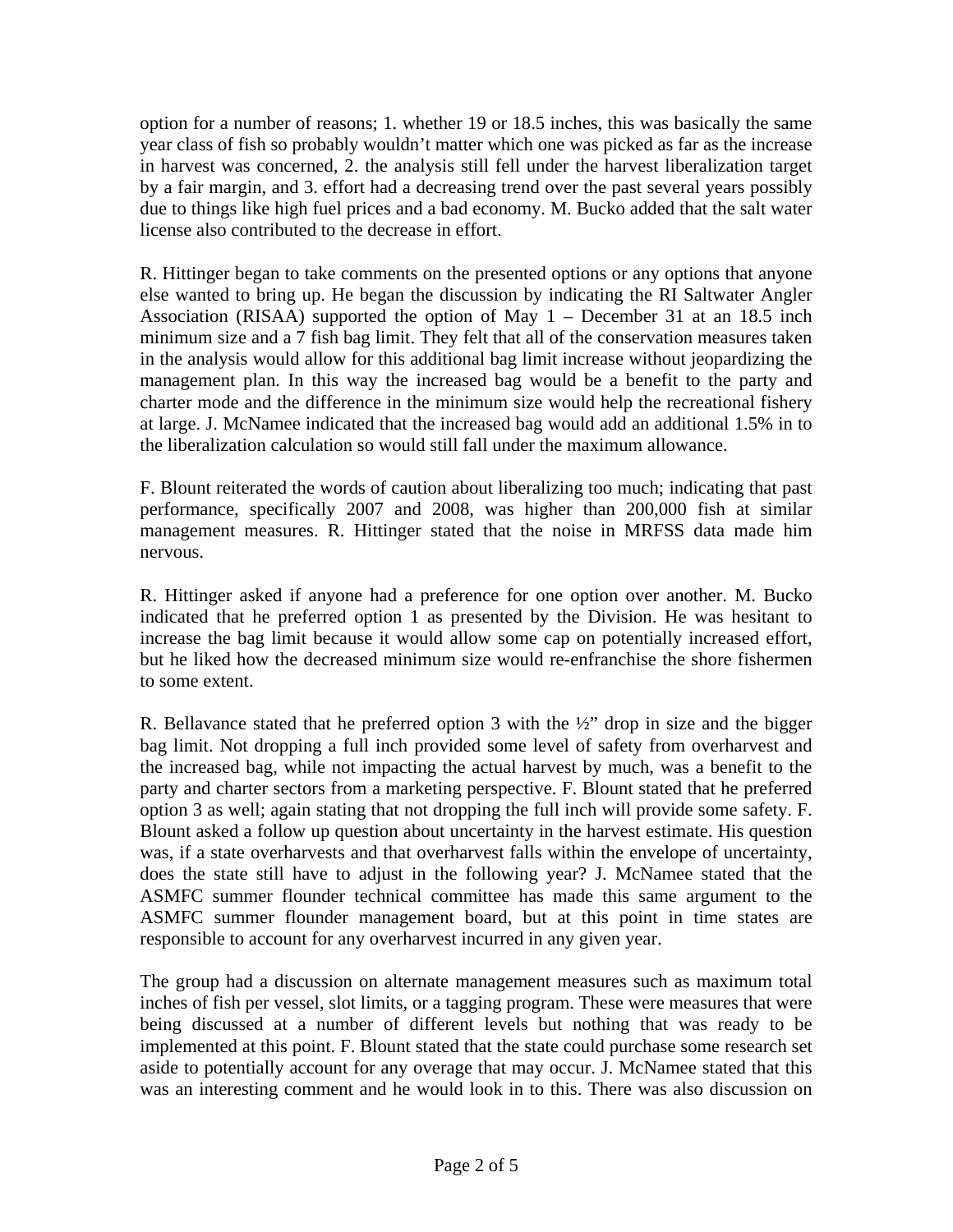MRFSS and add-ons. J. McNamee stated that it was indicated to him that the Division was looking in to some level of take-over of the MRFSS implementation in the state. He was unclear as to what this would result in for 2011.

R. Hittinger asked if there was a consensus comment the group wanted to bring forward. **After a bit of discussion on the various options presented through the evening, the panel consensus was to prefer the RISAA proposal of a May 1 – December 31 season, an 18.5 inch fish, and a bag limit of 7 fish**. No vote was taken due to the lack of quorum.

The next species discussed was scup. J. McNamee began with a discussion about recreational fishery performance in 2010. He started by indicating that the data was incomplete for 2010 as was the case discussed for summer flounder. In comparison to summer flounder, wave 6 is important for the recreational scup and black sea bass fisheries in RI, therefore it was difficult to make determinations about the 2011 fishery at this point, though projections had been made. Before moving on to discussing management options in 2011, J. McNamee went over scup stock status. The status of the scup stock was that it was in very good shape, was not overfished, overfishing was not occurring, and was considered to be rebuilt. For scup, RI is grouped in with 4 states referred to as the Northern region (NY, CT, RI, MA). The Northern region had harvested approximately 34% over their 2010 target. The implication for 2011 was that the Northern region, and thereby RI, had to reduce its catch by implementing more restrictive regulations in 2011. However, at their last board meeting, the ASMFC scup management board decided to increase the coastwide total allowable landings (TAL), thereby allowing the rec fishery to remain at status quo in 2011. The Division supported remaining at status quo for 2011.

F. Blount stated that the regional approach has not worked in the best interest of RI. He suggested supporting the status quo option, but wanted to also forward along the request to dissolve the regional approach for RI. The other panel attendees voiced support. M. Bucko stated that one drawback would be that the mode split may have to end because at the state level, the precision of the data would not meet the fishery management plan requirements. **The panel made a consensus statement that the Division should pursue removal from the regional approach. Further, they supported going to state by state conservation equivalency as the alternative to the regional approach.**

Understanding that the status quo option was the only option that was approvable under the ASMFC management agreement, the group decided to recommend an option that would be best for RI. **F. Blount stated that the season should be shortened at the front end and then added to in to the fall end of the fishery. So, they should take whatever is needed off the beginning of the season to extend the 10 fish season from the end of the bonus season until December 1st**. RI's big fishery was in the fall and this is the season that they were being cut out of under the current regional management. There was discussion on how the conservation equivalency would be figured for RI. J. McNamee stated that he was not sure how this would be, or was, configured. **The proposal indicated by F. Blount was a consensus recommendation from the group.**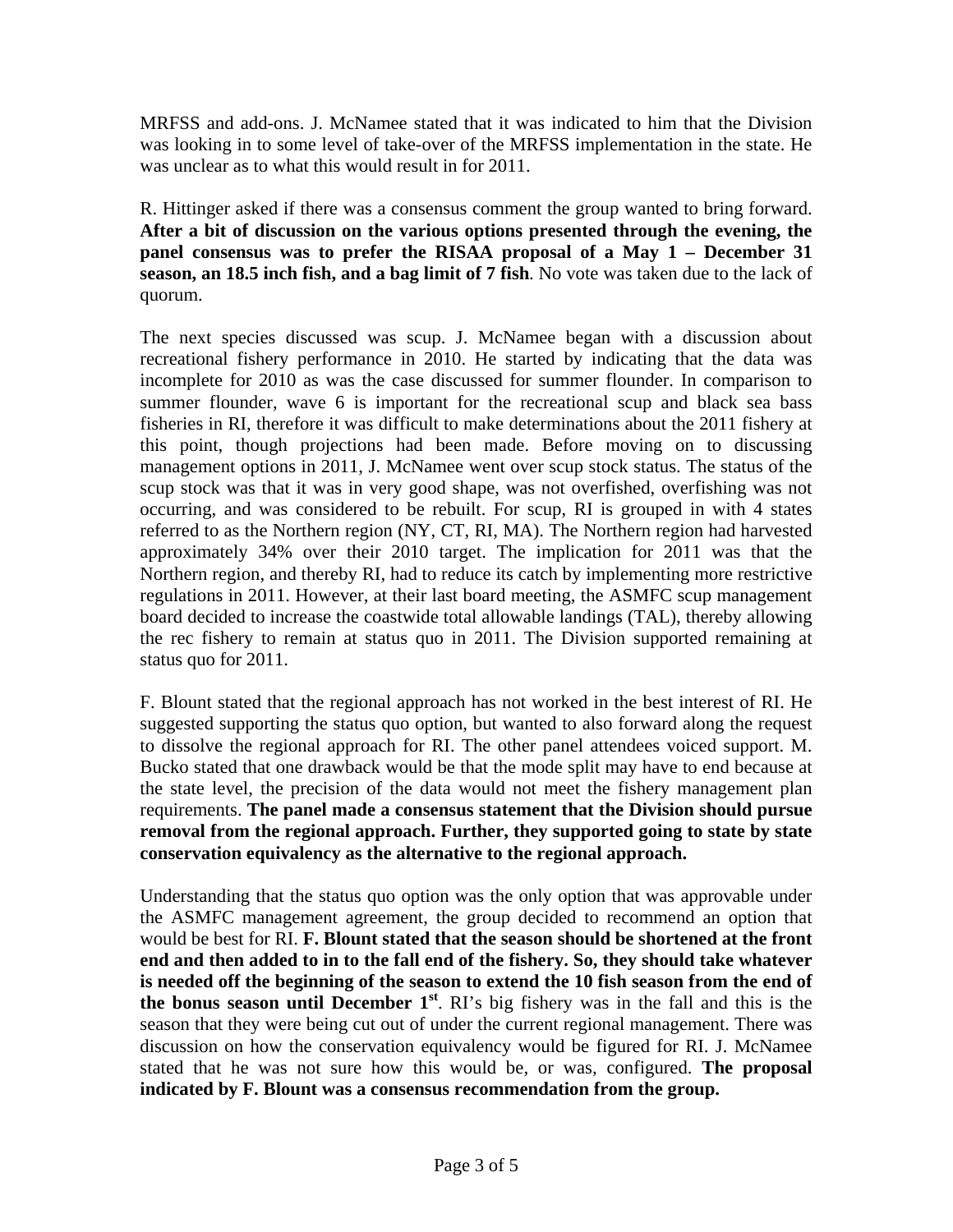J. McNamee brought up the other consideration for this increase in the scup TAL, and that was that the commercial quota would go up dramatically. J. Grant asked whether the Division would have the authority to increase the already promulgated starting possession limits for the commercial fishery in RI, or whether this would have to go back out to hearing. J. McNamee stated that the Division could increase the possession limits, but it would be best to resubmit the plan for public hearing. **J. Grant recommended that this be brought back to hearing for re-evaluation. The group did not object to this recommendation.**

The panel discussed other recommendations. **They decided to recommend that the allocation split between recreational and commercial be reconsidered by the ASMFC scup management board as the current allocation was hindering both the commercial sector by flooding the market with scup and thus decreasing the price on the commercial side and for the recreational fishery, the low allocation continued to create fishery overages that had to be paid back each year.**

J. McNamee began the black sea bass discussion. For black sea bass, the recreational measures are set on a coastwide basis. The coast had harvested approximately 70% over their 2010 target. The implication for 2011 was that the coast, and thereby RI, had to reduce its catch by implementing more restrictive regulations in 2010. Before moving on to discussing management options in 2011, J. McNamee went over the black sea bass stock status. The status of the black sea bass stock was that it was in very good shape and was not overfished, and overfishing was not occurring. The stock was considered to be rebuilt. Despite the assessment findings, black sea bass was still experiencing difficulties because of the low tiering of the current stock assessment modeling approach. Therefore status quo quotas had been propagated forward in each of the last 3 years leading to low commercial quotas and overharvest in the recreational sector.

J. McNamee finished by indicating that the DFW supported any measures that met the approved methodology for reduction of catch. However, J. McNamee went on to say that things were still very much in flux at this time. Black sea bass was being re-discussed by the Science and Statistical Committee (SSC) and the National Marine Fisheries Service, which may or may not result in any changes for 2011. J. McNamee indicated that the DFW would remain engaged in these deliberations. As well, an addendum was currently making its way through the process, though it was not out to the public at this point.

J. McNamee gave the required coastwide option of a 13 inch fish, a season of July 1 – Sept 30 and November 1- December 31, all at 25 fish per person. The panel made the same comments as for scup. The month of October was a very important piece of the RI black sea bass fishery and they were being shut out of that fishery. **F. Blount indicated that the early winter was also a good season and he hoped they could get that reopened at some point in the future.** There was discussion on a possible northward migration of the bulk of the black sea bass stock and the stock assessment process in general.